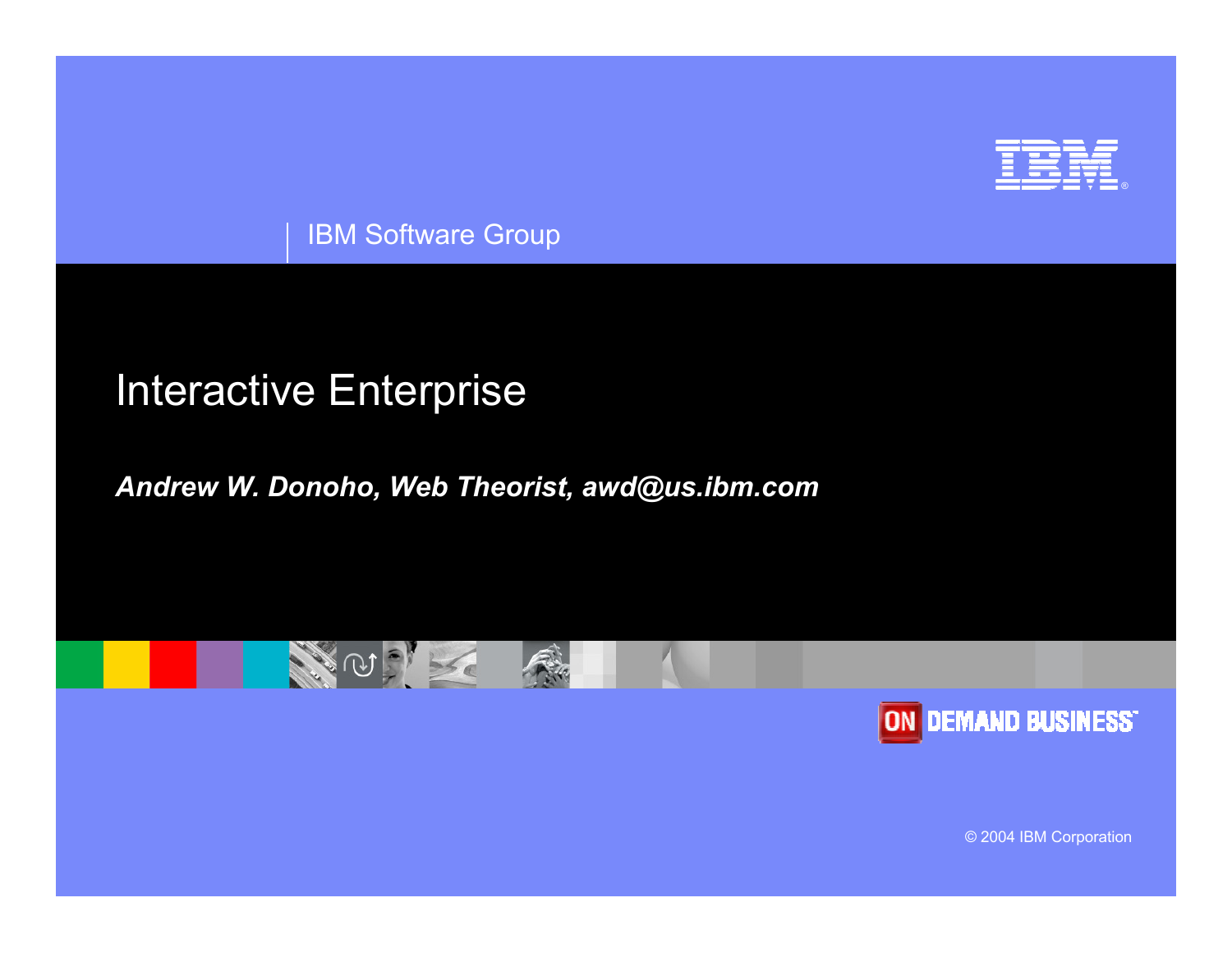

### Interactive Enterprises - Evolution of Organizations

- $\mathcal{L}_{\mathcal{A}}$  Enterprises Underutilize IT Technology
	- ▶ Yes, Core Functions are Heavily Automated.
	- ▶ No, Organizational/Interpersonal Amplification is Lacking.
- $\mathcal{L}_{\mathcal{A}}$  Old Story - New Edition
	- ▶ Network as Computer Bus
		- $\overline{\phantom{a}}$ ESB - Enterprise Service Bus
	- ▶ Security on the ESB is a Solved Problem.
		- П Deployment is still hard.
	- ▶ Loosely Coupled Software Objects
		- Web GET, PUT and POST
		- $\mathcal{L}_{\mathcal{A}}$ Web Services - Broker Free Remote Computing.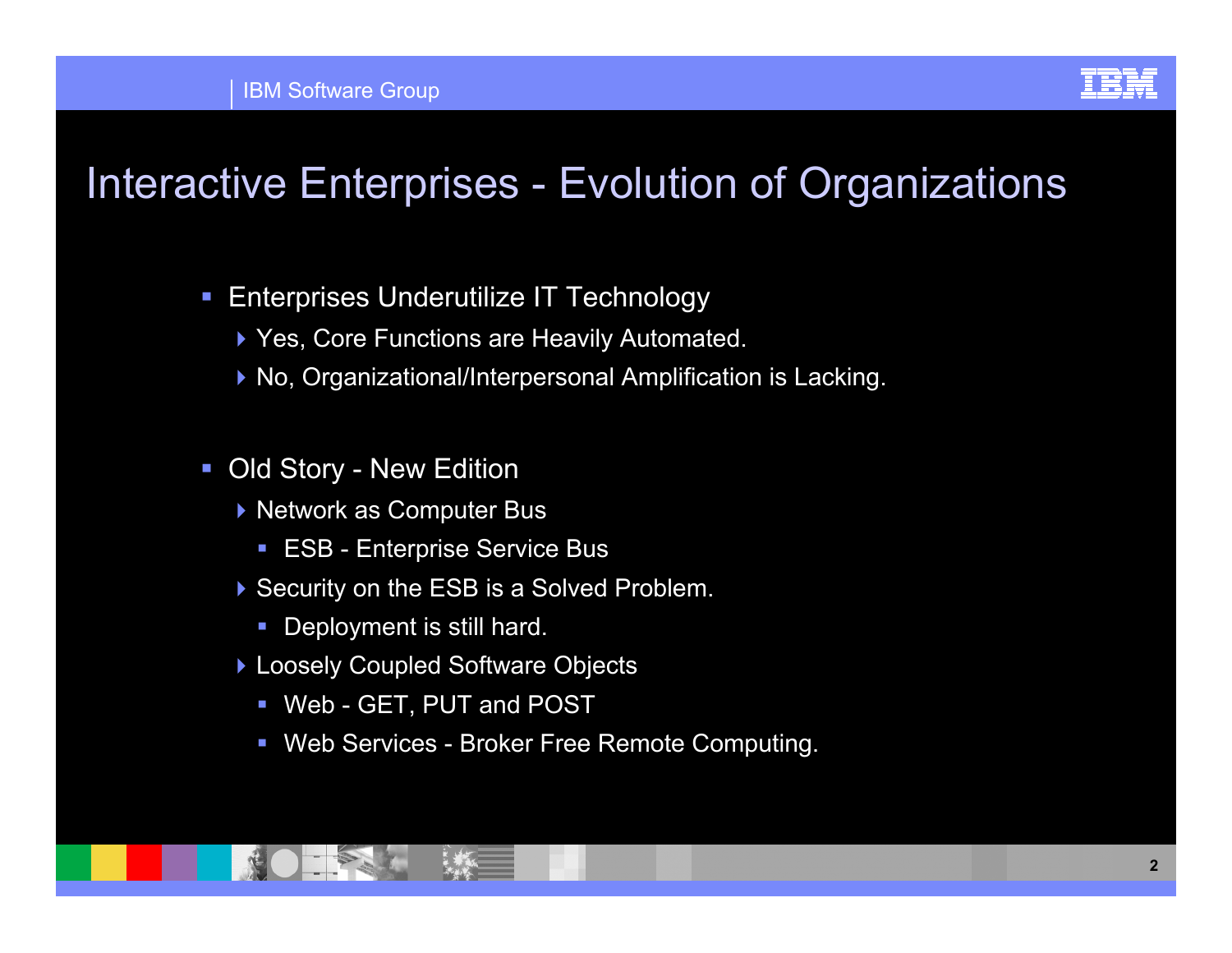

#### What does IBM Brings to the Central Texas Corridor?

- $\mathcal{L}_{\mathcal{A}}$  Global Scope - Global 2000 Customer Base
	- ▶ Huge Implementation Channel
- $\mathcal{L}_{\mathcal{A}}$  Extremely Strong Position in Convergence Hardware
	- ▶ Sony PS3, Microsoft Xbox 360 and Nintendo Revolution
- $\mathcal{L}_{\mathcal{A}}$  Even Stronger Position in Software
	- ▶ Linux, Mozilla, Eclipse, Java, Web Services
	- ▶ Defining the Interoperable Standards
		- $\Box$ WS-I.org, OASIS, LSB, W3C, Global Grid Forum, OSGi